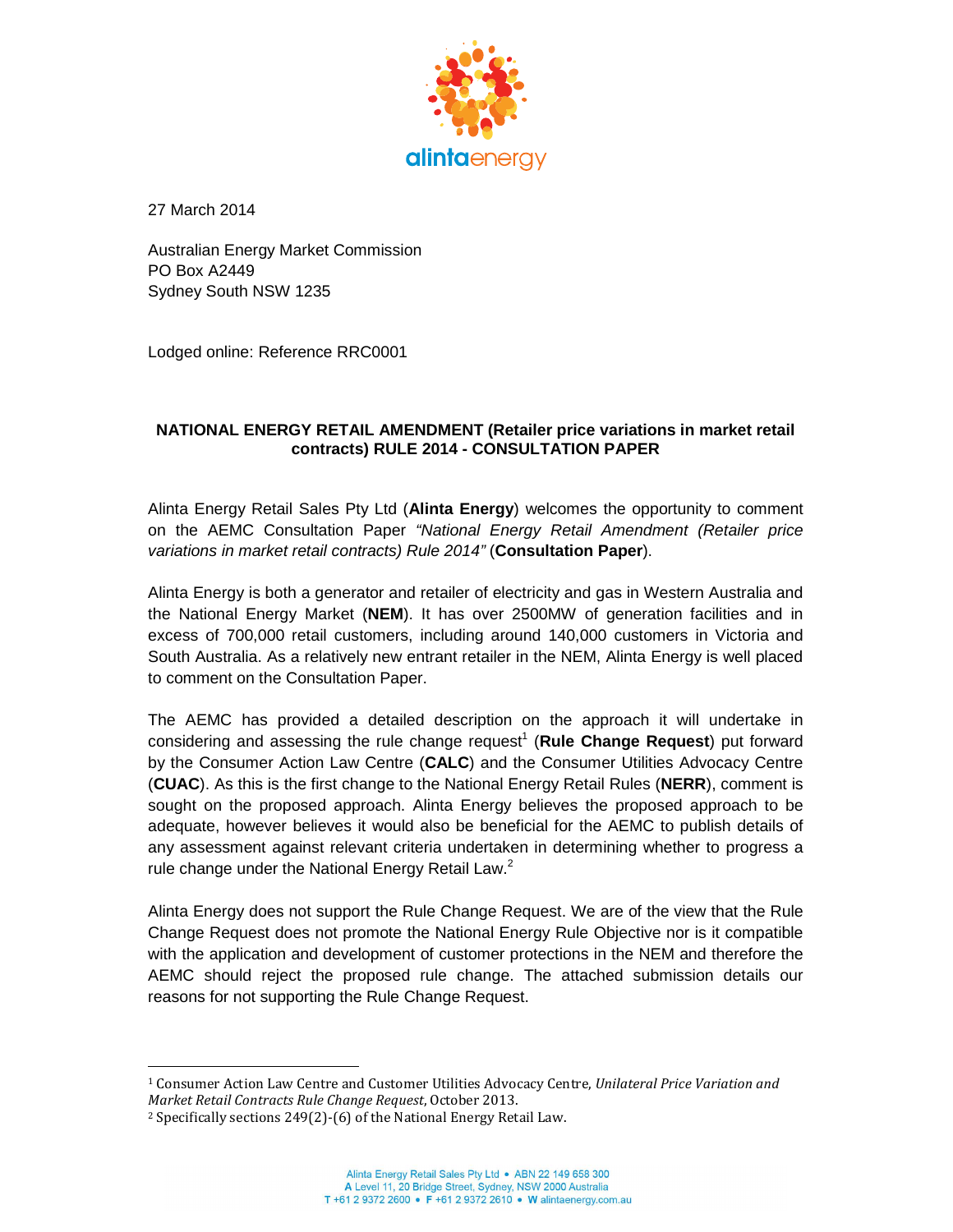

Should you have any questions or wish to discuss our submission further, Lauren Zambotti may be contacted on (02) 9372 2667 or via email: lauren.zambotti@alintaenergy.com.au.

Yours sincerely

**Shaun Ruddy**  Manager National Retail Regulation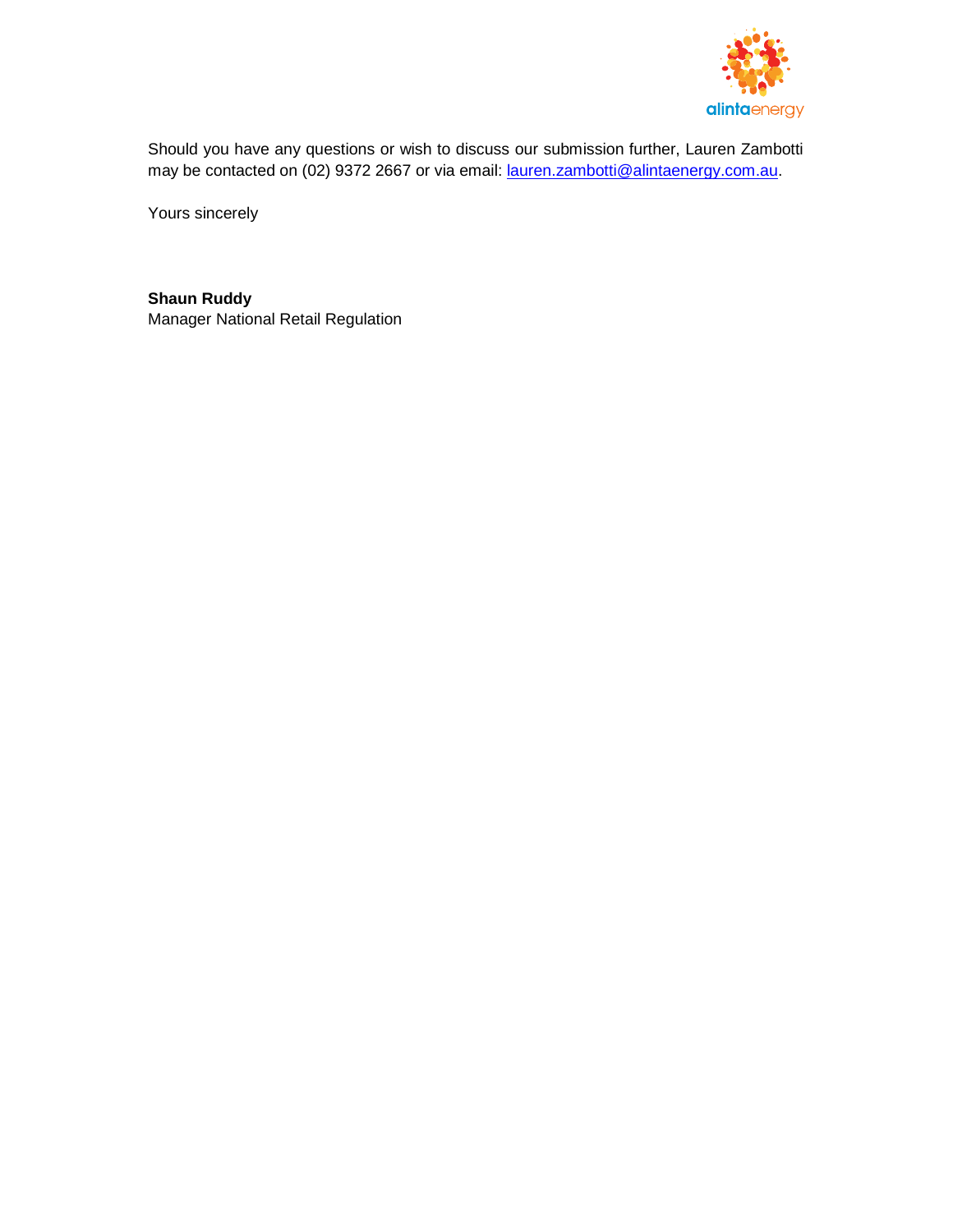

# **SUBMISSION**

## **NATIONAL ENERGY RETAIL AMENDMENT (Retailer price variations in market retail contracts) RULE 2014 – CONSULTATION PAPER**

#### **Rule Change Request**

The Rule Change Request is based on CUAC and CALC's (collectively the **Proponents**) perception that the ability of energy retailers to unilaterally vary prices or tariffs shields them of a level of risk of operating in energy markets and negatively affects competition. Retailers will generally only vary prices to reflect changes to the underlying costs in delivering services to consumers. In order to remain competitive retailers must be conscious of their own degree of competitiveness in any market and provide consumers with as much stability in pricing as possible.

Further it is stated that the ability of retailers to unilaterally vary prices or tariffs in market retail contracts is an unfair contract term, while a term that permits one party to unilaterally vary the characteristics of the goods or services to be supplied **may** be considered unfair, this is not the only determinative consideration<sup>3</sup>. There are numerous considerations that must be taken into account in considering whether in any given circumstance the ability of a retailer to vary prices is an unfair contract term under any given market retail contract, including whether the contract is a standard form contract<sup>4</sup>, and whether the term; would cause significant imbalance in the parties rights and obligations under the contract, is reasonably necessary to protect the legitimate interests of the party who seeks to rely on the term, and would cause detriment to a party if it were to be applied or relied on.<sup>5</sup>

Not only does the proponent's assertion fail to consider these elements in making the generalisation that such terms are unfair contract terms, the issues that require consideration are complex and highly legalistic and only a court of competent jurisdiction can determine whether such a term is in fact an unfair contract term in any particular circumstance. Further should such a term under one market retail contract be deemed unfair does not necessarily mean that all such terms, in all market retail contracts, would be considered an unfair contract term.

#### **Proposed Rule**

The proposed rule seeks to prohibit retailers from including terms in their contracts that allow price changes during the fixed term or fixed benefit period of market retail contracts by amending rule 46 through the insertion of a new rule 46A $<sup>6</sup>$  (the proposed rule).</sup>

Additionally the proposed rule introduces a new concept of "fixed period" which has not been defined, if it was defined to include both fixed term and fixed benefit period contracts

1

<sup>&</sup>lt;sup>3</sup> Such a term is given as an example of the kind of term that may be considered unfair in s  $25(g)$  of the *Australian Consumer Law* (ACL).

 $4$  ACL, s 23(1)(b).

 $5$  ACL, s 24(1).

<sup>6</sup> Consumer Action Law Centre and Customer Utilities Advocacy Centre, p 6.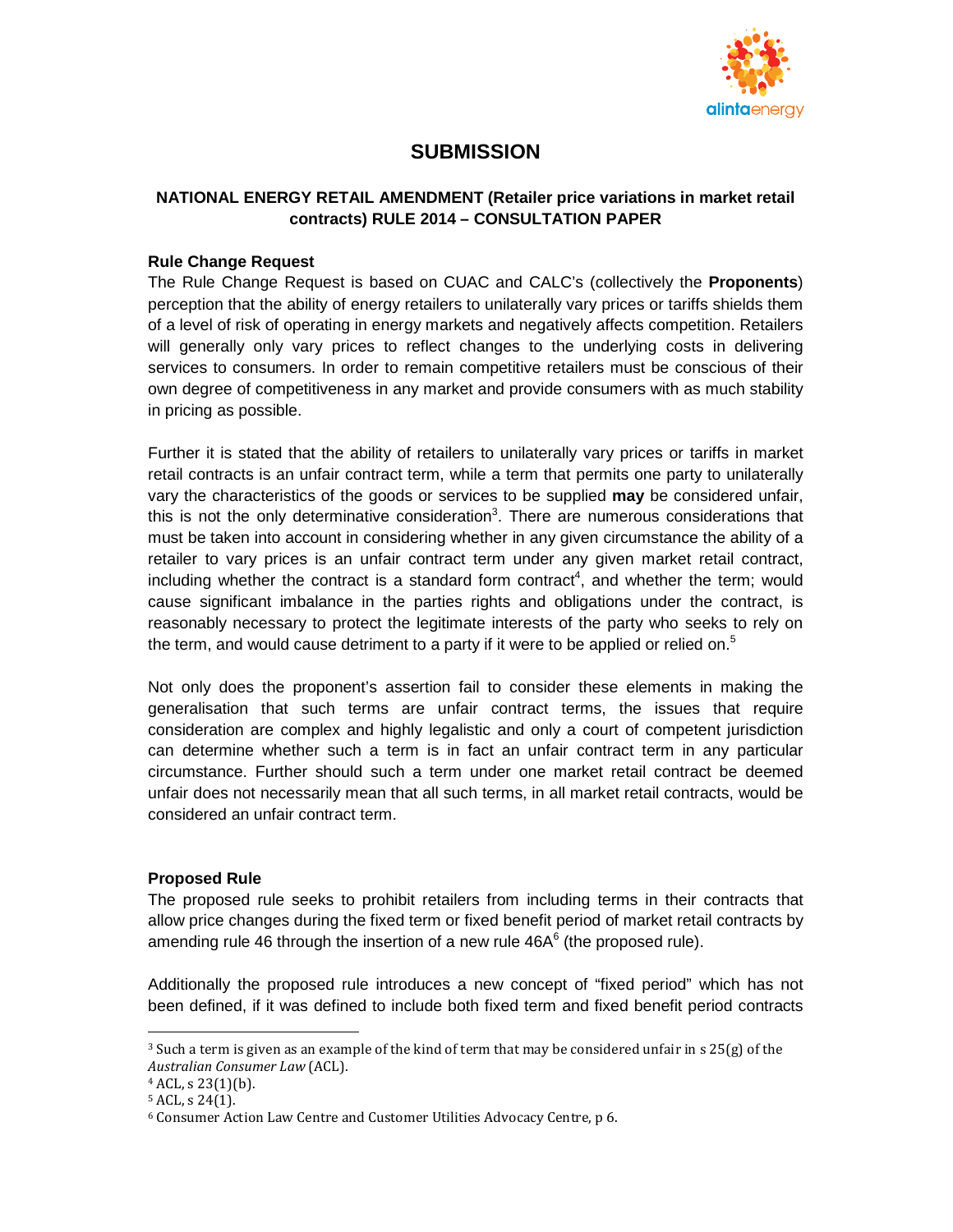

as contemplated by the Proponents it would significantly reduce the number of popular market product offerings available to consumers. The language "fixed term contract" and "fixed benefit period" are defined in the legislative framework, accepted and used by industry and commonly known and understood by consumers. Further it cannot be said that consumers rely on naming conventions or the description of a single element of an offer, namely a fixed term or fixed benefit period, to determine the attributes of an offer when considering entering into a market retail contract with a retailer.

The Proponents claim the proposed rule change will deliver prices that are more reflective of real costs and deliver more effective competition to consumers. Insufficient evidence is presented in the Rule Change Request to support either of these claims. Where markets are considered to be competitive, such markets should be left to function in response to market conditions without intervention or the imposition of any additional regulatory burden. The need for such intervention should only occur where there is a demonstrable market failure that requires rectification which has not been sufficiently demonstrated by the Proponents in their Rule Change Request.

The Rule Change Request also includes a number of alternatives to the proposed rule, our comments on each alternative are summarised below:

## a) First alternative, retail charges to be fixed with government charges passed through only

This alternative would require the approval of a definitive list of costs that could be passed through to consumers during a fixed term or fixed benefit period contract. This would require additional regulation and has the potential to create increased levels of consumer confusion as to what can trigger a variation to the prices and tariffs payable under a fixed term or fixed benefit period contract. Additionally this option would be administratively burdensome for retailers to manage. The Proponents recognised this alternative would result in increased regulation and they also do not support such a rule change.

#### b) Second alternative, deletion of rule 46

The Proponents state that the deletion of rule 46 would allow the ACL to apply. This statement (in our view) is inaccurate and based on the assertion that the ACL does not apply to market retail contracts and that unfair contract terms are somehow permitted by NECF and the NERR. While it is yet to be established whether a contract term that allows for the variations of tariffs within a fixed term or fixed benefit period may be considered unfair, unfair contract terms can only be included if they are expressly permitted and whether rule 46 does this has also not been determined. The proposed alternative also fails to appreciate the additional protection provided to consumers by rule 46. For these reasons this alternative cannot be supported.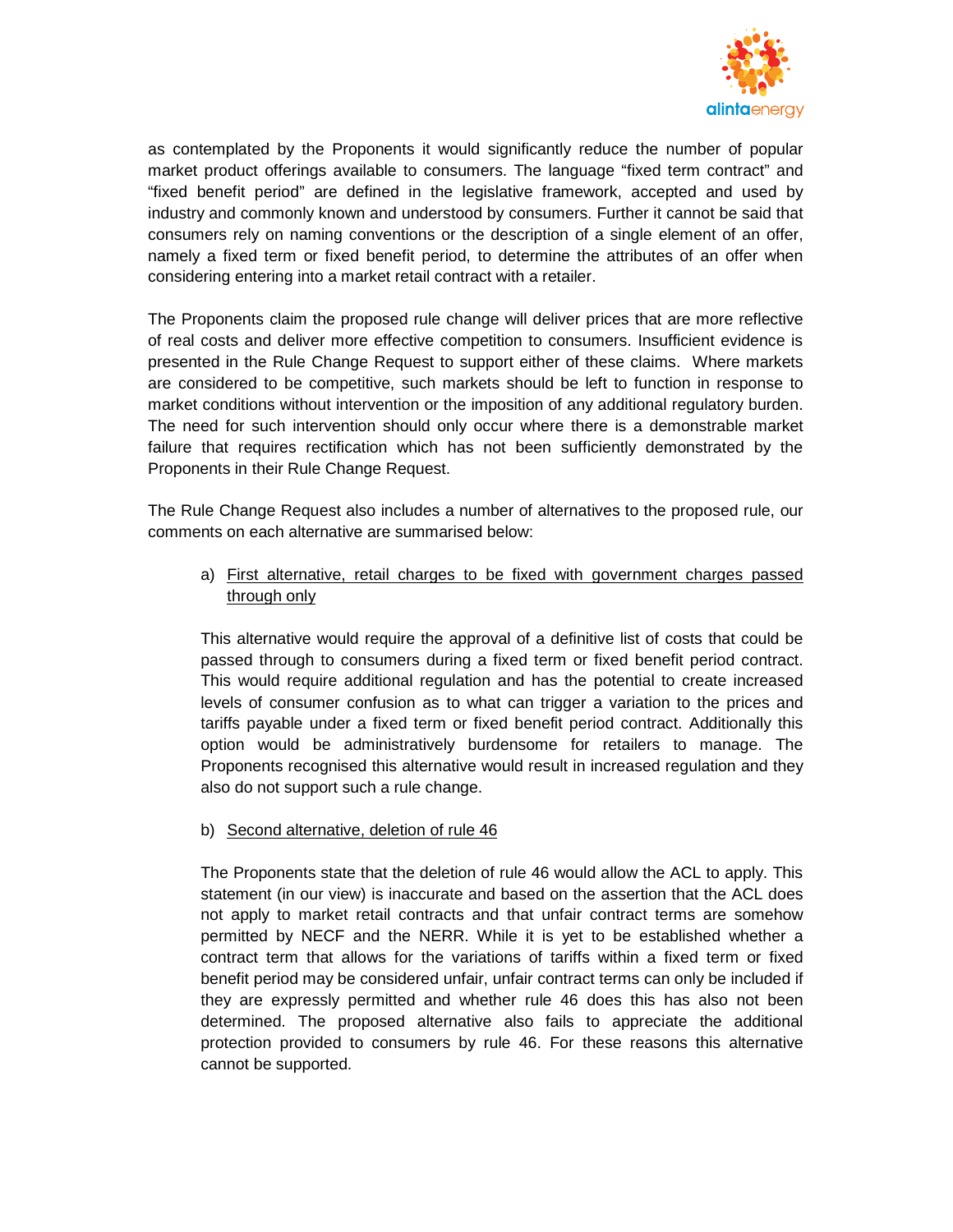

### **Information Provision Requirements**

Energy retailers have obligations to disclose product information in a clear and transparent way to ensure effective explicit informed consent of the consumer is provided when entering into a market retail contract.<sup>7</sup> Details as to tariffs and charges and how and when they may be varied is required to be specifically articulated not only in the contract terms and conditions, but also in the regulated mandatory collateral provided to consumers at the time of or immediately after entering into a market retail contract. This information is provided in the form of an Energy Price Factsheet and a single written disclosure statement.<sup>8</sup>

Exit fees or early termination charges must also be disclosed in the Energy Price Factsheet and disclosure statement. Further it is commonly understood by consumers that breaking a contract can result in exit or termination charge. Under rule 49A the amount of such fees or charges must be a reasonable estimate of the losses incurred by the retailer, and the retailer must provide for the method of calculation.<sup>9</sup> If the minimum requirements of rule 49A are not met the early termination charge is not payable. There is no evidence to suggest that such exit fees discourage competition as alleged in Rule Change Request.<sup>10</sup>

## **Market Retail Contracts and Competition**

Competition in markets drives competitive product offerings and increased benefits and choice for consumers, the proposed rule will only serve to re-regulate another aspect of a competitive market where there has been no demonstrated market failing. There is no evidence to suggest that the proposed rule will increase competition in the market, nor that there is a need to regulate retailers to provide a fixed price product. Where consumers express an interest or need for a particular product structure, retailers will develop and offer these products and services. Fixed price products are available in these markets. Alinta Energy believes that adoption of the proposed rule will only serve to decrease the level of competition and number of product offerings in retail energy markets.

#### **National Energy Retail Objective (NERO)**

Alinta Energy does not believe that the proposed rule will or is likely to promote the long term interests of consumers as required under the  $NERO<sup>11</sup>$  Consequences of the proposed rule include; increased prices, diminishment of product innovation, reduced product offerings, decreased consumer engagement and sentiment of the market and could possibly cause smaller retailers to exit the market as they are unable to compete and accurately manage the level of risk they would be exposed to as a consequence of the proposed rule.

## **Customer Protections**

1

The AEMC in the Consultation Paper states that the customer protections under the National Energy Customer Framework (**NECF**) are intended to complement and operate

<sup>7</sup> National Energy Retail Law, Part 2, Division 5.

<sup>8</sup> National Energy Retail Rules, r 46.

<sup>9</sup> National Energy Retail Rules, r 49(A).

<sup>10</sup> Consumer Action Law Centre and Customer Utilities Advocacy Centre, p 4.

<sup>11</sup> National Energy Retail Law, s 236(1).